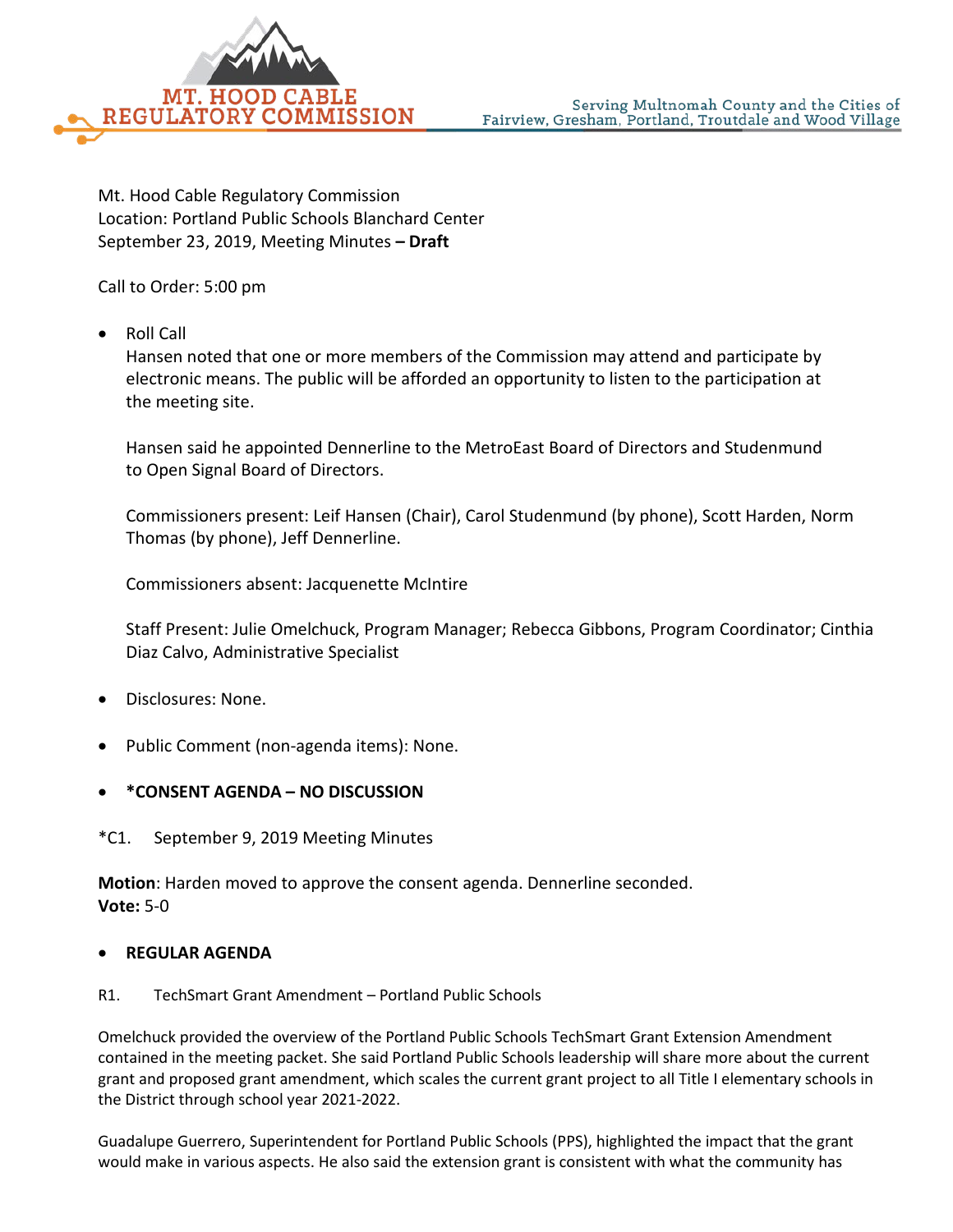expressed as a need, as presented in a handout from PPS. He provided an overview of the grant extension under the TechSmart Initiative factors for successful technology projects: teaching effectiveness, visible leadership, digital age learning culture, funding and budget, data-driven improvement, strategic planning, and engaged communities.

Kevin Crotchet, PPS Director of Learning Technology, explained the impact of professional development. He also dove deeper into the impact of the TechSmart Initiative and what it means for students and teachers to have access to technology and 358,680 digital books. He said the curriculum assets are accessed through chrome books. As an example, he said students have been able to make their own digital books through Book Creator and it's one way to for students to demonstrate their learning.

Jennifer Hopkins, TechSmart TOSA at Portland Public Schools, highlighted the importance of being innovators. The first grant helped start an innovation and growth mindset around technology. PPS is structuring its professional development to support teachers become more and more effective. TechSmart schools have used tools for students to share their work with peers, teachers and parents, bringing authentic audiences to students' work.

A three-minute video about the PPS current TechSmart grant was played.

Andy Wheeler, PPS Senior Project Manager, described how PPS has supported scaling and replacing equipment. He explained they've expanded to 4th-5th grades at many current TechSmart schools and developed resources that support instruction and delivery of a viable curriculum.

Crotchet recognized all of those involved with the TechSmart+ project development.

In response to a question from Studenmund, Wheeler said that the first grant included eight Title I schools and 12 others. They wanted to see the results of the adoption throughout all different schools, with and without TechSmart resources. Now they are scaling their learnings to all Title I schools. Omelchuck added that Pacific Research and Evaluation included more Title I schools in its evaluation pool because some of those schools were comparative schools that didn't have the TechSmart investment.

In response to a question from Studenmund, Wheeler said that a PPS goal is to assess students' access to adequate internet or Wi-Fi at home. Crotchet said they are identifying the costs and benefits of the District paying for students to have Wi-Fi at home. Omelchuck said that while it is a PPS goal, it is not part of the grant project budget.

In response to a question from Hansen, Wheeler said that PPS assesses teachers' learning and progress through teacher surveys. It's a combination between internal assessments and Pacific Resource and Evaluation TechSmart assessment work.

In response to a question from Hansen, Crotchet said they expect to see a gap when students move into 4th grade and don't have the technology. He said they are trying to expand the technology access in classrooms and using learnings from the first TechSmart grant to inform the expansion.

**Motion**: Harden moved to approve an amendment to the grant agreement with Portland Public Schools in order to expand the TechSmart grant project to additional elementary schools through school year 2021-22 and to provide grant funds for capital costs related to the expansion. Dennerline seconded. **Vote**: 5-0

## R2. TechSmart Grant – Gresham-Barlow School District

Omelchuck introduced the proposed grant agreement with Gresham-Barlow School District (GBSD) contained in the meeting packet. In accordance with the MHCRC's grantmaking process for the TechSmart Initiative, the TechSmart Grant Committee and the full Commission conducted a work session on September 9, 2019, to vet the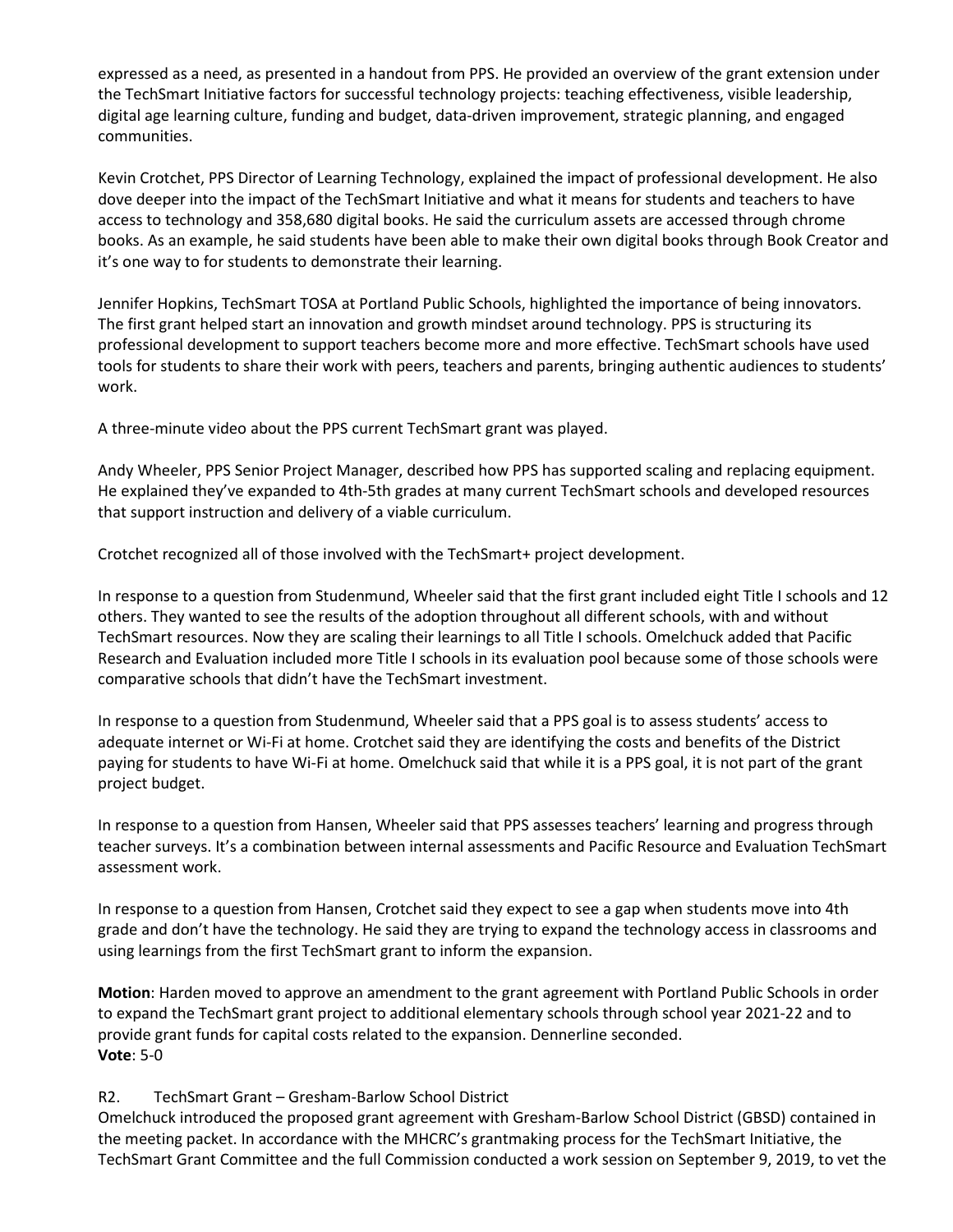GBSD draft project plan. MHCRC staff and GBSD staff revised the plan in consideration of the Committee and Commission input.

**Motion**: Thomas moved to approve the grant agreement with Gresham-Barlow School District in the amount of \$706,788. Harden seconded. **Vote:** 5-0

R3. Community Technology Grant: Multnomah County Library Welcome to Computers Gibbons said the Commission unanimously agreed to move this Pre-Application forward in the granting process and there are no significant changes to the grant request.

In response to a question from Studenmund, Gibbons said that originally participants received training on one computer operating system and then students had a different system on their take-home computers. Free Geek and the Library recognized this created a barrier, and the Library has received approval to change the computer operating system to be consistent with Free Geek computers.

**Motion**: Dennerline moved to approve the Community Technology Grant agreement with Multnomah County Library for \$19,196. Harden seconded. **Vote**: 5-0

R4. Community Technology Grant: MetroEast Community Media

Gibbons said the Commission unanimously agreed to move this Pre-Application forward in the granting process and there are no significant changes to the grant request.

**Motion:** Harden moved to approve the Community Technology Grant agreement with MetroEast Community Media for \$114,830. Dennerline seconded. **Vote:** 5-0

R5. Community Technology Grant: Outside the Frame

Dennerline supported the project but he suggested they consider revising some of the video production equipment to more student-friendly equipment instead of professional grade equipment.

**Motion:** Dennerline moved to approve the Community Technology Grant agreement with Outside the Frame for \$35,000. Harden seconded. **Vote:** 5-0

Elisabeth Perez, Interim MHCRC Staff Director and Bea Coulter, MHCRC Program Coordinator, joined the meeting by phone.

## \*R6. Frontier Franchise Transfer of Ownership

Omelchuck said that Gail Karish, BBK and the Commission's legal counsel on this matter, and MHCRC staff Perez and Coulter are on the phone for this agenda item. Omelchuck is assisting them in providing an overview of the process. Northwest Fiber has provided all required information for the transfer request and staff recommends that the MHCRC adopt Resolution 2019-02 contained in the meeting packet. The Resolution recommends that the MHCRC Jurisdictions, which have Frontier franchises, consent to the franchise transfer of control from Frontier Communications Northwest, Inc. to Northwest Fiber. If the Resolution is approved, staff will forward the MHCRC recommendation to the Jurisdictions.

Byron Springer, General Counsel at Northwest Fiber, provided an overview of Northwest Fiber and the nature of the transaction. He said they plan to improve the network, give customers choice and control, and provide good customer service through a local call center.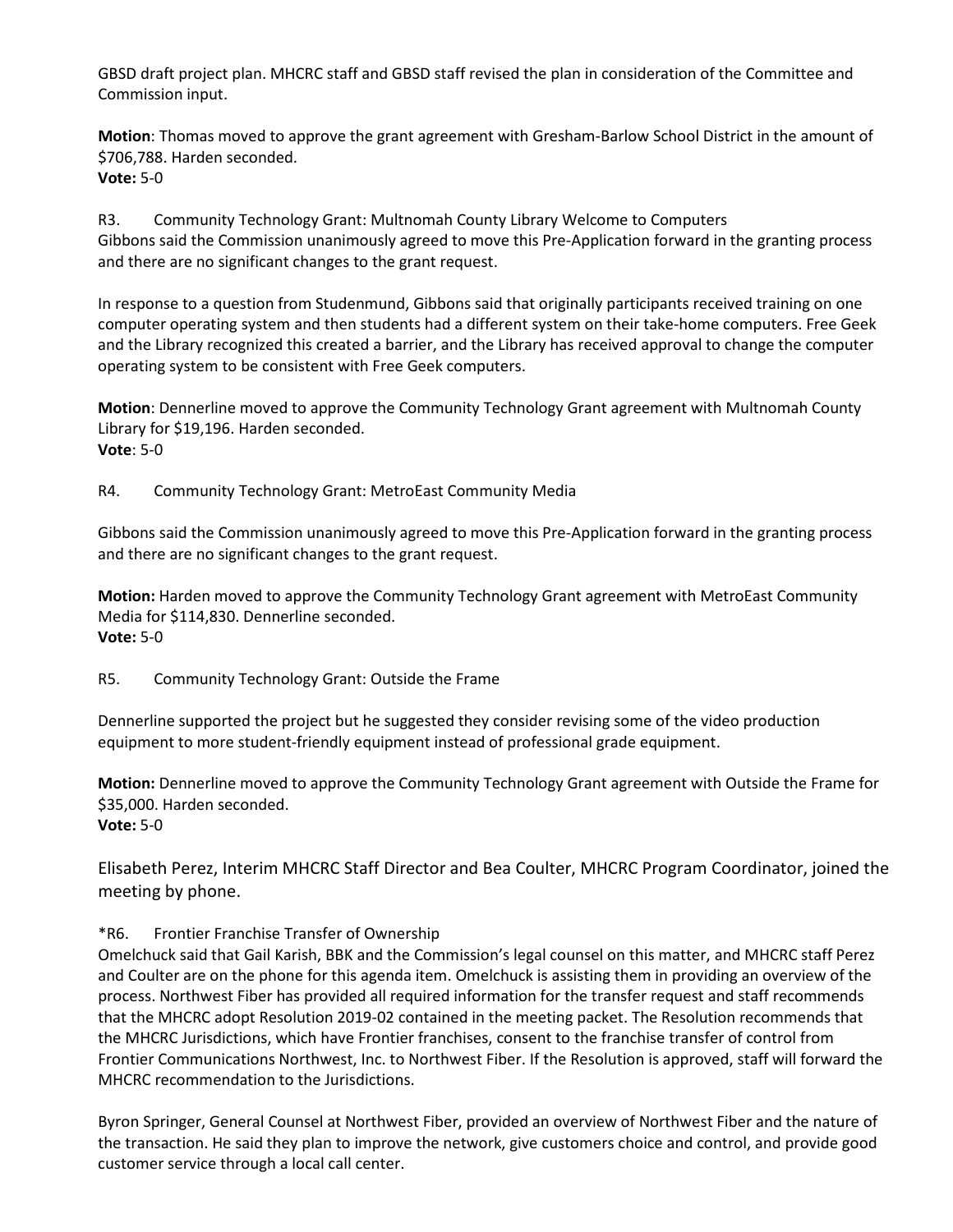Jessica Epley, Government & External Affairs Manager at Frontier Communications, said Frontier staff will continue to operate the new company so as to have a seamless process and the MHCRC should not be receiving any complaints by customers.

Dennerline said he agreed with the transfer recommendation. In response to a question from Harden, Coulter said staff reviewed Frontier's current franchise compliance and didn't identify any issues.

In response to a question from Harden, Omelchuck said that the MHCRC may seek payment for consultant costs from Northwest Fiber but there are options. The MHCRC approved \$20,000 from FY19-20 contingency to support legal and other costs related to the transfer process. Coulter added that staff partnered with two other local governments in the region, through BBK, to share consultant costs. The amount will be lower than what was budgeted for this project.

In response to a question from Hansen, Springer said that Northwest Fiber's video strategy is to provide customers what they are most interested in.

Harden raised an issue about Frontier not building its system in certain parts of Gresham. Epley said the issue had to do with rights of developers and State PUC rules. Omelchuck said, several years back, staff had found Frontier was not building in certain new developments in Gresham because Comcast was building in the areas. As houses were built, there were complaints about people not being able to get Frontier service. Springer noted that Northwest Fiber wants to work with the jurisdictions regarding new home developments to provide new customers with Northwest Fiber services. Omelchuck said she looked forward to working with the new company to build in areas currently without competition for cable and broadband services.

**Motion**: Thomas moved to approve Resolution 2019-02, recommend MHCRC Frontier Jurisdictions consent to transfer of control of Frontier Communications Northwest, Inc. from Frontier Communications Corporation to Northwest Fiber, LLC, with all Exhibits and specific conditions. Dennerline seconded. **Vote:** 5-0

- Staff Activity Reports and Updates
	- FY18-19 MHCRC Fund Audit Schedule OCT staff met with Auditor Moss Adams and anticipates the Finance Committee will meet the week of December  $2^{nd}$  to approve the MHCRC Financial Statements. The Full Commission will review the audit at its December meeting.
	- FY19-20 Budget Process OCT staff will provide an update at the December Finance Committee meeting and the December MHCRC meeting.
	- MetroEast CEO Hiring Omelchuck introduced the new CEO from MetroEast, Tomi Douglas.
	- Staff NATOA Conference Attendance Perez and Coulter are attending.
- Committee Reports
	- Finance Committee None.
	- TechSmart Grant Committee None.
	- Community Ascertainment Committee Hansen said he is discontinuing this committee as it's no longer needed.
	- Open Signal Board Appointee None.
	- MetroEast Board Appointee Dennerline said he attended his fist board meeting and noted MetroEast's new CEO.
- New Business; Commissioner Open Comment None. Meeting Schedule:

October 21 – MetroEast *November – recess* December 16 – Open Signal